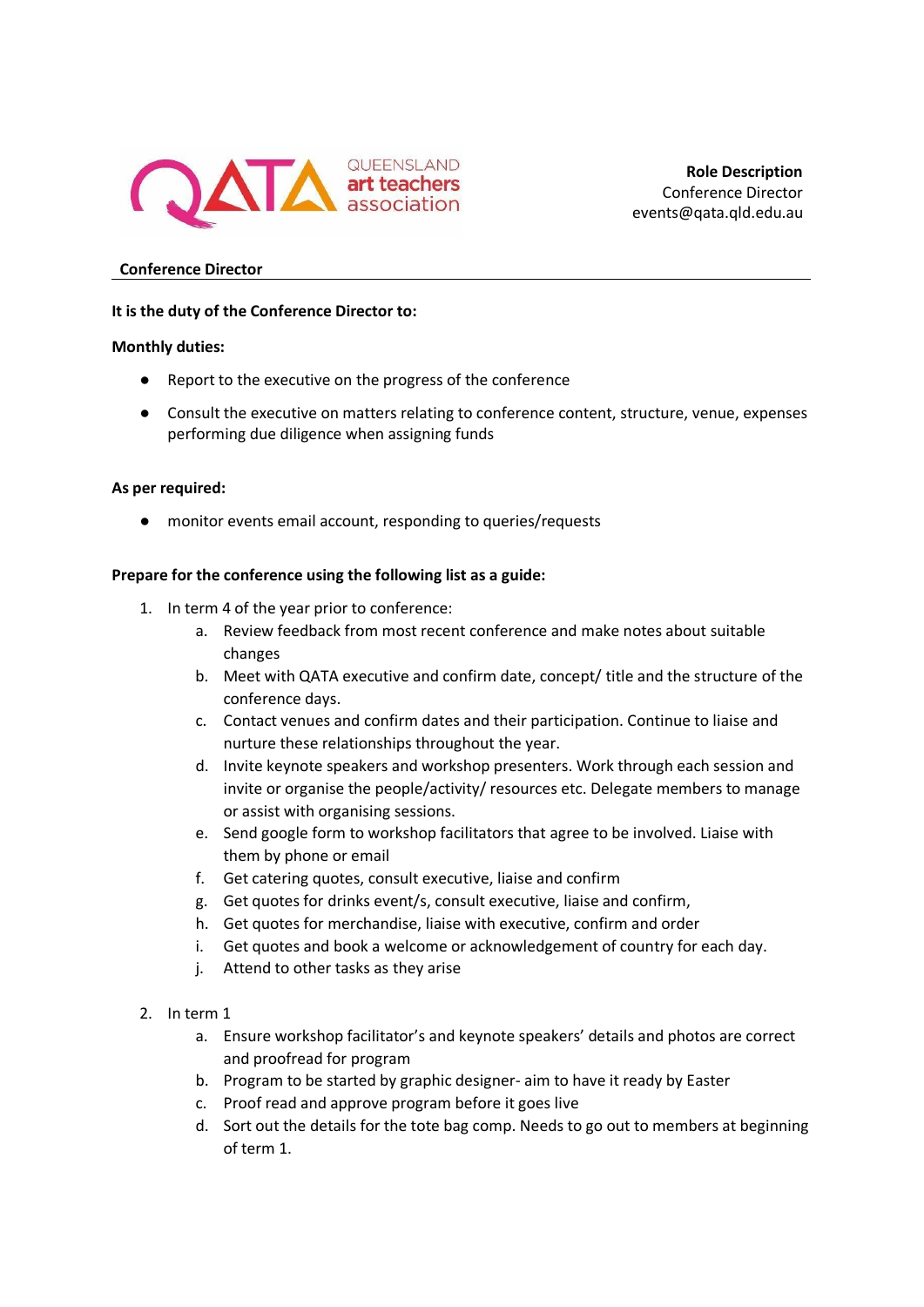- e. Meet with venue hosts to ensure rooms are allocated correctly and can be identified for program
- f. Contact QCAA and request speakers using their online form
- g. Seek an accommodation partner and make bookings for presenters
- h. Book any flights for presenters
- i. Contact university lecturers for volunteers/paid workers to assist at conference-Trish Clark Fooks, at QUT, Danielle Gordon QUT, Griffith education
- j. Contact trade stalls and vendors to invite participation, request donation of prizes etc
- k. Contact galleries to seek collateral for tote bags
- l. Confirm QATA merchandise for sale and order if required ( aprons etc)
- m. Attend to other tasks as they arise
- 3. In term 2
	- a. Bookings commence- week 1
	- b. Contact caterers and confirm dates, times and venues
	- c. Meet with venue hosts to finalise any rooming or other issues- lunch area, vendors stalls, etc
	- d. Organise risk assessments for workshops if required.
	- e. Judge winner of tote bag competition and get quotes for printing, liaise with printers.
	- f. keep track of the nominations for the life time award
	- g. buy trophy and have it engraved when recipient is decided on- late in term 2 or in holidays
	- h. liaise with trade stalls and vendors send details
	- i. organise materials for each workshop based on the google doc info from presenters
	- j. organise to borrow any equipment from member schools etc
	- k. organise and ensure we have participation certificates and feedback surveys ready to send out after the conference.
	- l. Organise a QATA member to introduce each workshop presenter and take a roll in each session.
	- m. Prepare running orders for the auditorium sessions- share out presenting jobs between executive members
	- n. Confirm accommodation and travel bookings
	- o. Confirm students to work as assistants paid-
	- p. Prepare signage based on workshop program and venue
	- q. Confirm workshop presenters and keynotes- give details of times , venues, rooms, IT reqs, parking, etc
	- r. Confirm welcome to country provider
	- s. Organise a member to introduce and announce the life time award- liaise to get images and info as required
	- t. Attend to other tasks as they arise
	- u. Liaise with a gallery such as one space or fireworks for a raffle prize/s
	- v. Buy raffle tickets
- 4. In week prior to conference
	- a. Confirm catering numbers
	- b. Confirm running order